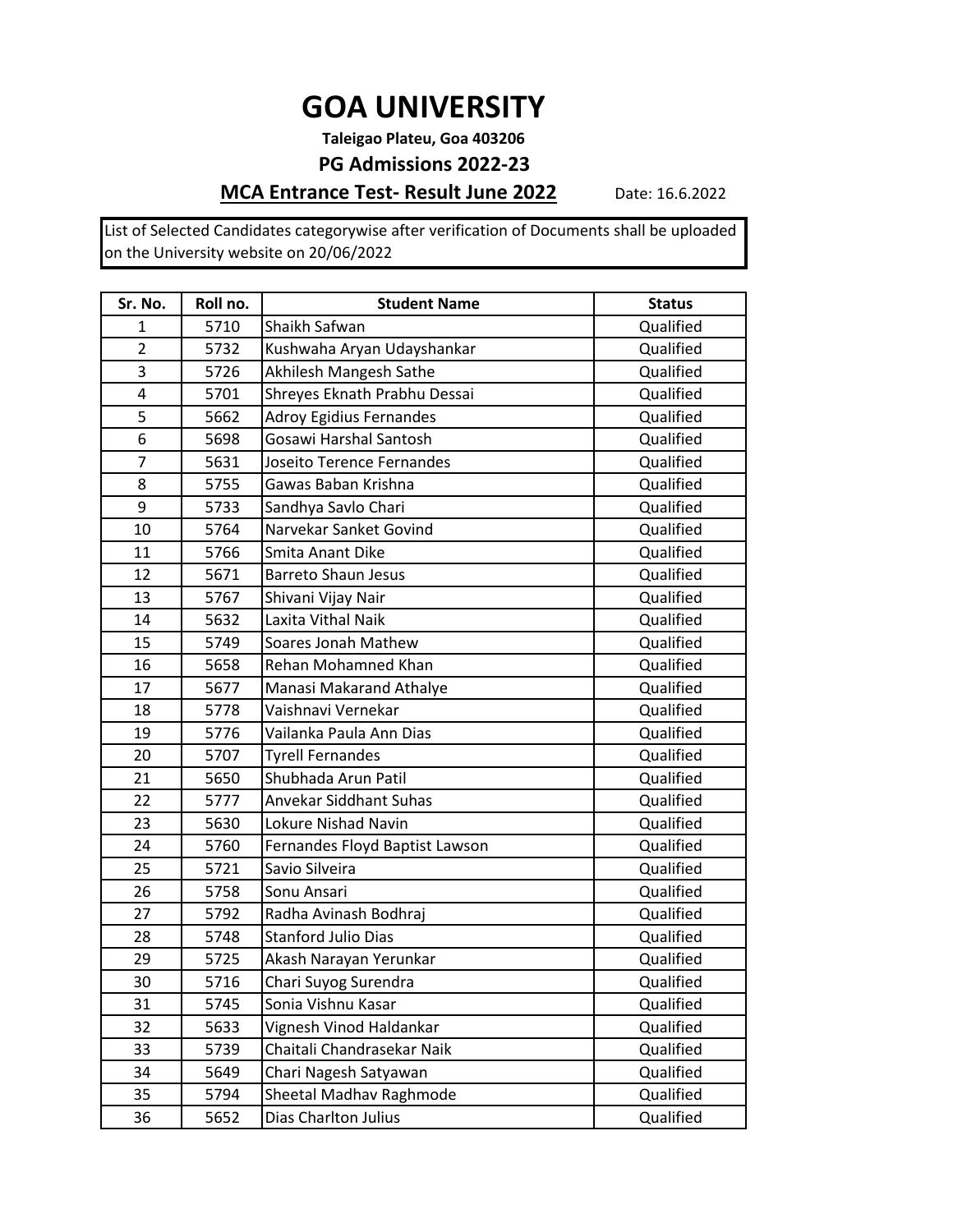**Taleigao Plateu, Goa 403206**

#### **PG Admissions 2022-23**

### **MCA Entrance Test- Result June 2022**

Date: 16.6.2022

| Sr. No. | Roll no. | <b>Student Name</b>                | <b>Status</b>        |
|---------|----------|------------------------------------|----------------------|
| 37      | 5738     | Myron Andrew Pinto                 | Qualified            |
| 38      | 5789     | Gawade Pritesh Dattaram            | Qualified            |
| 39      | 5690     | <b>Richard Santosh Mascarenhas</b> | Qualified            |
| 40      | 5717     | Gaonkar Shubham Ganesh             | Qualified            |
| 41      | 5642     | Shreya Shivanand Jhutti            | Qualified            |
| 42      | 5728     | Gawas Amay Harichandra             | Qualified            |
| 43      | 5729     | Sangle Aastha Amar                 | Qualified            |
| 44      | 5730     | <b>Bhagat Anushri Mohandas</b>     | Qualified            |
| 45      | 5689     | Kishan Audhut Naik                 | Qualified            |
| 46      | 5756     | Sneharsh Kerkar                    | Qualified            |
| 47      | 5780     | Martins Russel Agnelo Lourdes      | Qualified            |
| 48      | 5647     | Mohammed Ashif Ck                  | Qualified            |
| 49      | 5661     | Joel Oliveira                      | Qualified            |
| 50      | 5639     | Ranjana R Rajeev                   | Qualified            |
| 51      | 5786     | Shreevesh Pradeep Naik             | Qualified            |
| 52      | 5727     | Mark Xavier D'Souza                | Qualified            |
| 53      | 5640     | Silva Amberly Chelcia              | Qualified            |
| 54      | 5713     | Rutvik Raghunath Sawant            | Qualified            |
| 55      | 5740     | Arlekar Udesh Uday                 | Qualified            |
| 56      | 5790     | Shrijay Narahari Gaons             | Qualified            |
| 57      | 5695     | Grishma Ganesh Chodanker           | Qualified            |
| 58      | 5735     | Kiran Keshav Gawade                | Qualified            |
| 59      | 5715     | Saish Subhash Sawant               | Qualified            |
| 60      | 5694     | Gandhar Ravindra Nerurkar          | Qualified            |
| 61      | 5668     | <b>Stanley Dias</b>                | Qualified            |
| 62      | 5686     | Shubham Subhashchandra Vishwakarma | Qualified            |
| 63      | 5634     | Gautami Girish Samant              | Qualified            |
| 64      | 5763     | Chodankar Mayuresh Anand           | Not Qualified        |
| 65      | 5734     | Shivakumar Masanna Harijan         | Not Qualified        |
| 66      | 5737     | Rajlaxmi Shankar Bhogate           | <b>Not Qualified</b> |
| 67      | 5779     | Mandar Mahadev Barve               | Not Qualified        |
| 68      | 5742     | Akshata Madhava Bhadti             | Not Qualified        |
| 69      | 5718     | Anjali Anand Jambavalekar          | Not Qualified        |
| 70      | 5646     | Naik Pravesh                       | Not Qualified        |
| 71      | 5674     | Nishad Guddu Shyambihari           | <b>Not Qualified</b> |
| 72      | 5643     | Andrick Justen Silva               | Not Qualified        |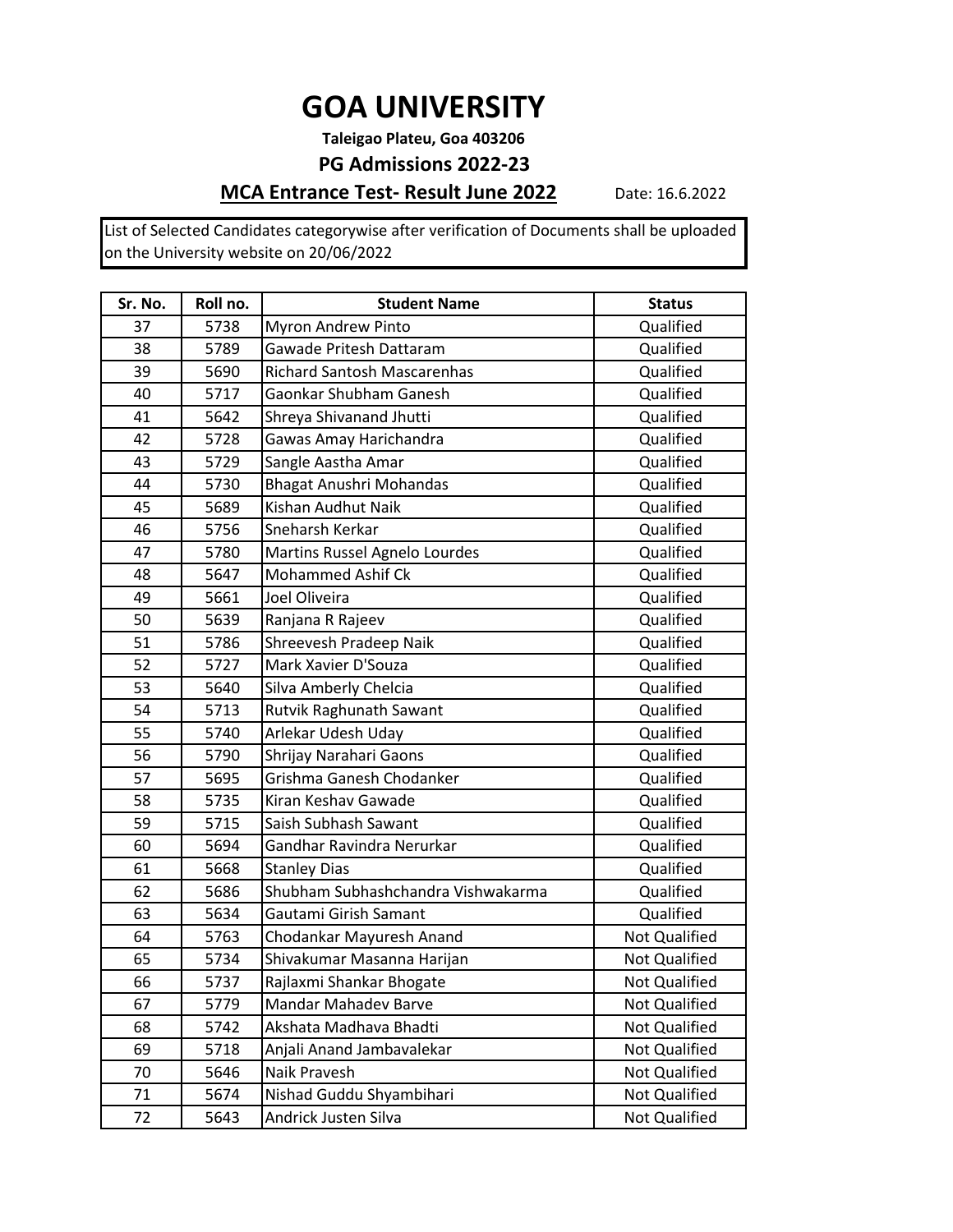**Taleigao Plateu, Goa 403206**

#### **PG Admissions 2022-23**

### **MCA Entrance Test- Result June 2022**

Date: 16.6.2022

| Sr. No. | Roll no. | <b>Student Name</b>             | <b>Status</b>        |
|---------|----------|---------------------------------|----------------------|
| 73      | 5688     | Shubham Mandal                  | Not Qualified        |
| 74      | 5787     | Gajinkar Rashi Dileep           | <b>Not Qualified</b> |
| 75      | 5736     | Surat Kumar Goswami             | Not Qualified        |
| 76      | 5791     | Rudresh Gopal Shetye            | Not Qualified        |
| 77      | 5719     | Anup Kumar Singh                | Not Qualified        |
| 78      | 5673     | Gaurav Dhamsekar                | Not Qualified        |
| 79      | 5696     | Iranna Kashinath Hangnalli      | <b>Not Qualified</b> |
| 80      | 5676     | <b>Fernandes Rainer</b>         | <b>Not Qualified</b> |
| 81      | 5714     | Aiwinraj K S                    | Not Qualified        |
| 82      | 5703     | Travasso Veloysia Faye          | Not Qualified        |
| 83      | 5679     | <b>Alinton Saby Fernandes</b>   | Not Qualified        |
| 84      | 5636     | Shreiya Shashikant Naik         | Not Qualified        |
| 85      | 5687     | Rohan Ramdas Gaude              | Not Qualified        |
| 86      | 5770     | Marchon Jason Damian            | Not Qualified        |
| 87      | 5772     | Sahani Rohit Dasharath          | Not Qualified        |
| 88      | 5769     | Smilee Lopes                    | Not Qualified        |
| 89      | 5635     | Pereira Priyanka Leeya          | Not Qualified        |
| 90      | 5759     | Michael Carmo Salazar Fernandes | Not Qualified        |
| 91      | 5648     | Joshua Kurt Pereira             | Not Qualified        |
| 92      | 5750     | <b>Ashwin Andre Fernandes</b>   | Not Qualified        |
| 93      | 5722     | Varad Shivram Gauthankar        | Not Qualified        |
| 94      | 5754     | Sandali Yadav                   | Not Qualified        |
| 95      | 5751     | Brijesh Shivanand Rane          | Not Qualified        |
| 96      | 5731     | Pradeep Shanta Zaravkar         | Not Qualified        |
| 97      | 5672     | Pratham Avinash Kossambe        | Not Qualified        |
| 98      | 5711     | Vivek Alex Cruz                 | Not Qualified        |
| 99      | 5706     | Roger Moses Rodrigues           | Not Qualified        |
| 100     | 5700     | Prateek Purushottam Faldessai   | Not Qualified        |
| 101     | 5664     | Rituraani Rajaram Kolvekar      | Not Qualified        |
| 102     | 5785     | Mandrekar Rushikesh Arun        | Not Qualified        |
| 103     | 5665     | Desiree Joanna Fernandes        | Not Qualified        |
| 104     | 5702     | M Dinesh                        | Not Qualified        |
| 105     | 5741     | Maeve Kirk D'Cruz E Fernandes   | <b>Not Qualified</b> |
| 106     | 5705     | Aditi Damodar Sinay Sursure     | Not Qualified        |
| 107     | 5762     | Shivam Gajanan Joshi            | Not Qualified        |
| 108     | 5637     | Alzaahid Fakruddin Nadaf        | Not Qualified        |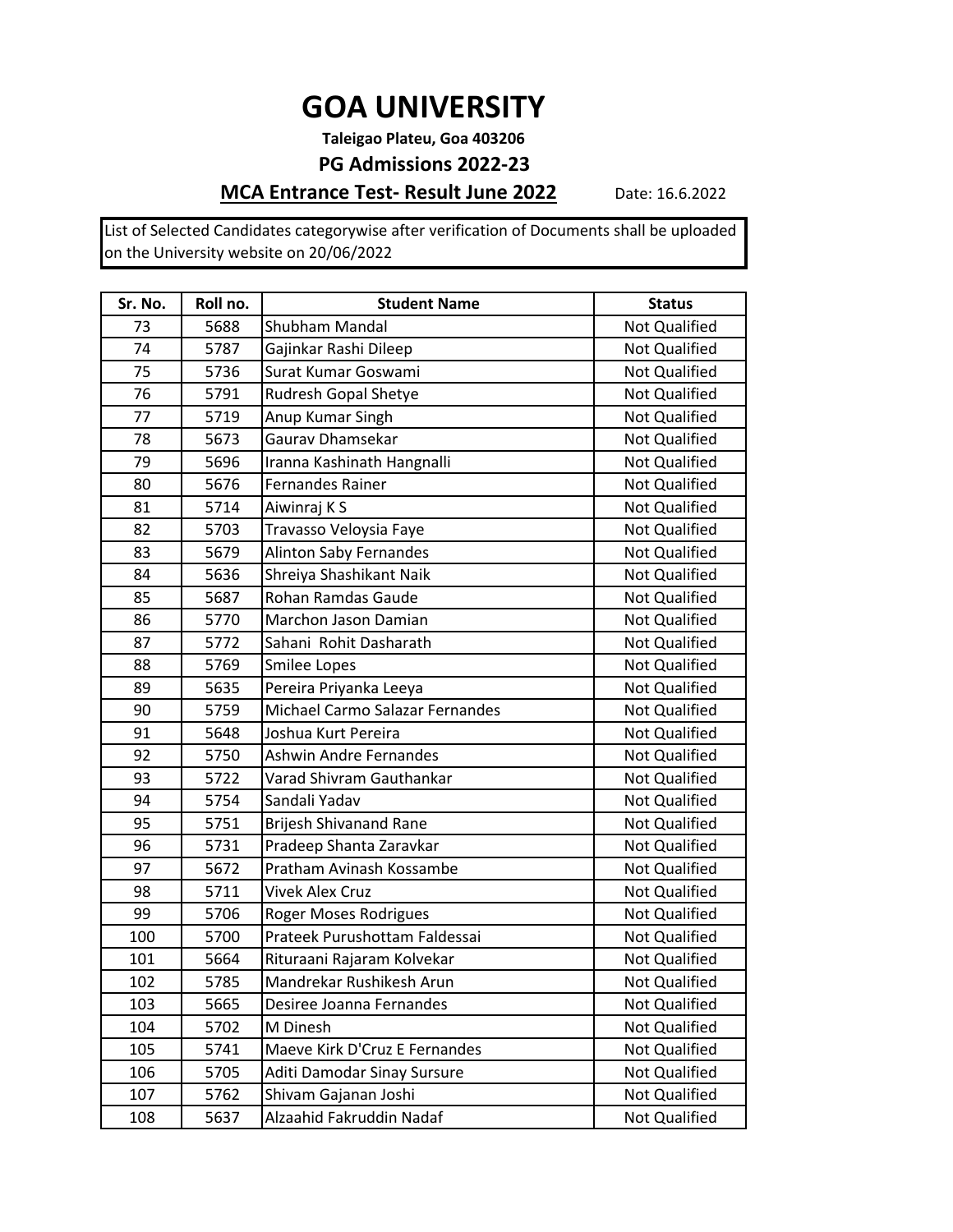**Taleigao Plateu, Goa 403206**

#### **PG Admissions 2022-23**

### **MCA Entrance Test- Result June 2022**

Date: 16.6.2022

| Sr. No. | Roll no. | <b>Student Name</b>                  | <b>Status</b>        |
|---------|----------|--------------------------------------|----------------------|
| 109     | 5675     | Dylan Vaz                            | Not Qualified        |
| 110     | 5783     | Tukaram Alias Akhil Avinash Salkar   | Not Qualified        |
| 111     | 5784     | Naroji Abhit Sainath                 | <b>Not Qualified</b> |
| 112     | 5708     | Sarvangi Govind Palkar               | <b>Not Qualified</b> |
| 113     | 5788     | <b>Charlene Marie Fernandes</b>      | Not Qualified        |
| 114     | 5793     | Yeshwant Satish Rivankar             | <b>Not Qualified</b> |
| 115     | 5704     | Sawant Prayag Vishwas                | <b>Not Qualified</b> |
| 116     | 5773     | Vedanti Gajanan Tari                 | Not Qualified        |
| 117     | 5683     | Naik Mayur Mangaldas                 | <b>Not Qualified</b> |
| 118     | 5709     | Om Gorantiwar                        | Not Qualified        |
| 119     | 5655     | D' Costa Erisa Sherly                | Not Qualified        |
| 120     | 5680     | Oliveira Felcy                       | Not Qualified        |
| 121     | 5641     | Sanjana Nandkishor Fal Dessai        | <b>Not Qualified</b> |
| 122     | 5744     | Raunak Haldankar                     | Not Qualified        |
| 123     | 5638     | Fernandes Velina Peter               | Not Qualified        |
| 124     | 5685     | Kharangate Saiesh Itchit             | Not Qualified        |
| 125     | 5678     | Patil Vaibhav Vairal                 | Not Qualified        |
| 126     | 5663     | Zotkar Ambika Ganpat                 | <b>Not Qualified</b> |
| 127     | 5774     | Dipankar Shailesh Jadhav             | <b>Not Qualified</b> |
| 128     | 5753     | Girish Vasudev Naik Gaonkar          | Not Qualified        |
| 129     | 5682     | Norman Chris Mascarenhas             | Not Qualified        |
| 130     | 5670     | Dessai Siddanth Sharad               | <b>Not Qualified</b> |
| 131     | 5775     | Kushal Shyamsunder Satardekar        | <b>Not Qualified</b> |
| 132     | 5712     | Alan Sousa                           | Not Qualified        |
| 133     | 5666     | Shivprasad Anil Vernekar             | Not Qualified        |
| 134     | 5765     | Santosh Gurav                        | <b>Not Qualified</b> |
| 135     | 5629     | Hrishikesh Santosh Kanekar           | Not Qualified        |
| 136     | 5723     | Sairaj Vernekar                      | Not Qualified        |
| 137     | 5656     | Saba Mulla                           | Not Qualified        |
| 138     | 5660     | <b>Bhatt Rutik Ravishankar</b>       | Not Qualified        |
| 139     | 5681     | Prachi Kishor Gaonkar                | Not Qualified        |
| 140     | 5761     | Dashrath Singh                       | <b>Not Qualified</b> |
| 141     | 5724     | Vaibhav Devanand Golam               | <b>Not Qualified</b> |
| 142     | 5657     | Dwijesh Pandharinath Shet Talaulikar | Not Qualified        |
| 143     | 5659     | Animish Ajit Shrivant                | Not Qualified        |
| 144     | 5752     | Salvius Leander D'Cunha              | Not Qualified        |